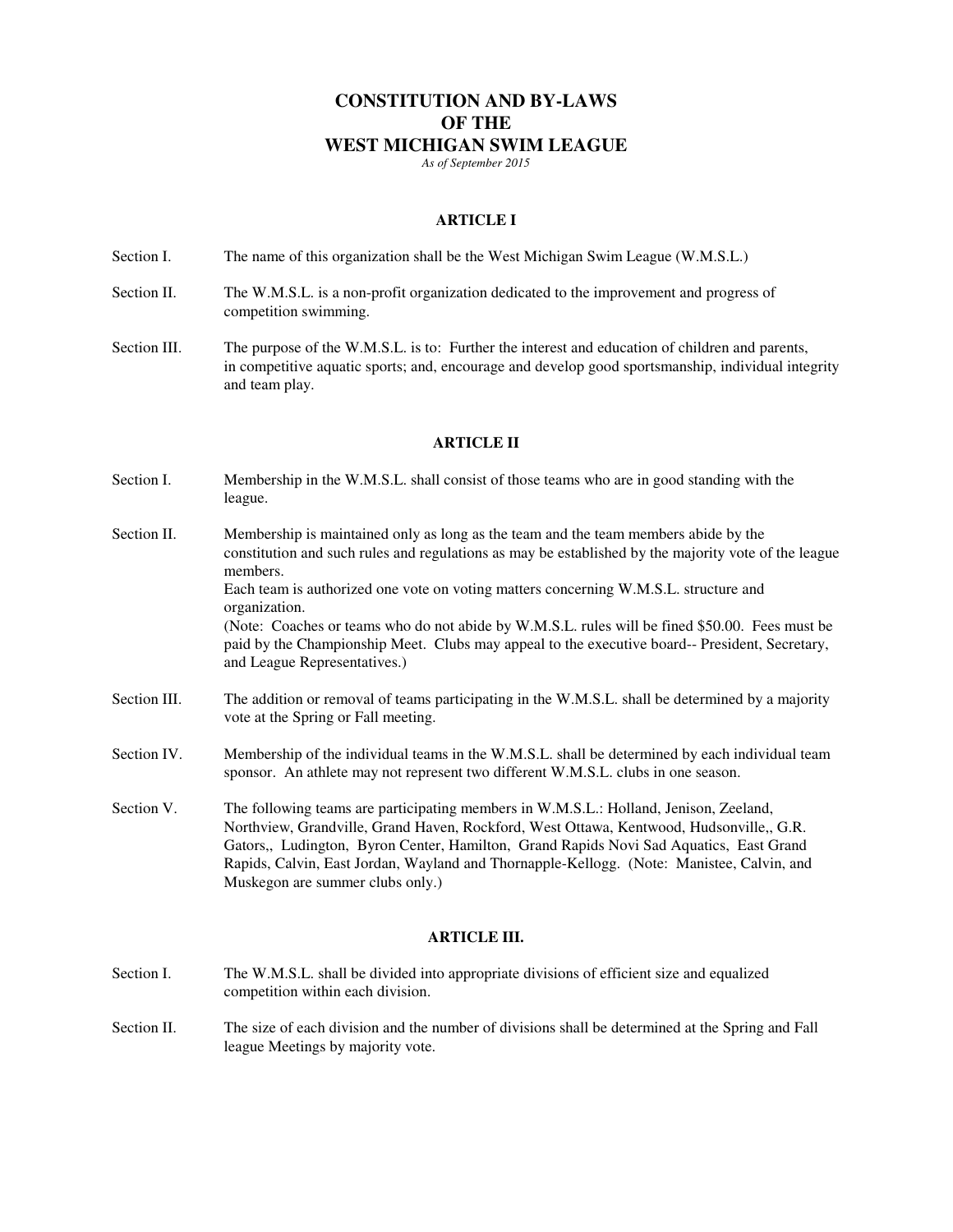#### **ARTICLE IV.**

| Section I.   | The Board of Control shall consist of the following members:<br>A. President-- Schedules league meeting, presides at all meetings, call special meetings,<br>appoint committees, determines agenda for meetings, and assume all obligations of the<br>office. |
|--------------|---------------------------------------------------------------------------------------------------------------------------------------------------------------------------------------------------------------------------------------------------------------|
|              | B. Secretary-- Record minutes at all meetings and to provide a copy to all members, to<br>carry on all correspondence of the council, and keep a record of attendance at the<br>meetings.                                                                     |
|              | C. Treasurer-- Keep record of the expenditures and receipts, shall keep a record of the<br>bank account, and make a report of finances at meetings.                                                                                                           |
|              | D. Division Representatives-- One elected representative from each division to work<br>with the results of all mailings to the league members.                                                                                                                |
| Section II.  | The term of office for the Board of Control shall be:                                                                                                                                                                                                         |
|              | A. President-- Three years, office to be elected on rotation starting with 2015                                                                                                                                                                               |
|              | B. Secretary-- Three years, office to be elected on rotation starting with 2016                                                                                                                                                                               |
|              | C. Treasurer-- Three years, office to be elected on rotation starting with 2017                                                                                                                                                                               |
| Section III. | The election of W.M.S.L. officers shall be conducted at the annual Spring meeting held the last<br>Monday in March. Division Representatives shall be elected at the respective Spring and Fall                                                               |

## **ARTICLE V.**

- Section I. The finances of each conference final meet shall be the responsibility of the league. Each team will pay a fee of \$5.00 per swimmer on the roster, with a minimum \$50.00 fee. The team fee must be paid by the second weekend in July for the summer season and the second weekend in January for the winter season.
- Section II. The treasurer will review bi-annually the status of the W.M.S.L. financial status.

Meetings.

#### **ARTICLE VI**

- Section I. The following items, which concern meet organization, shall be reviewed and determined at the Spring and the Fall meeting each year: A. Scoring and Rules-- The W.M.S.L. shall be governed by the National Federation Rule Book, unless where modified by W.M.S.L. vote. Duel meet scoring will be as follows: Individual events-- 6, 4, 3, 2, 1. Relays-- 8, 4, 2. Scoring for a four lane pool will be, 5, 3, 1; relays-- 6, 3, 1. Scoring for Tri-meets are as follows: Individual events-- 7, 5, 4, 3, 2, 1. Relays-- 6, 4, 2. B. Score Sheets-- Sample score sheets will be made available upon request to the WMSL Secretary. C. Awards-- Dual meet awards are the option of each team in the W.M.S.L.. If any member team opts to furnish awards, the W.M.S.L. only sanctions awards given to the members of the home team. D. Age Groups-- Summer: 8&Under, 9-10, 11-12, 13-14 and 15-&Over (College swimmers may compete but must be exhibition). Winter: 8&Under, 9-10, 11-12 and 13-14. (13-14 swimmers will not score during dual meets, unless both coach agree to
	- do so.) E. Cut-Off Dates-- A swimmer's age is determined by the first date of the A Championship meet.